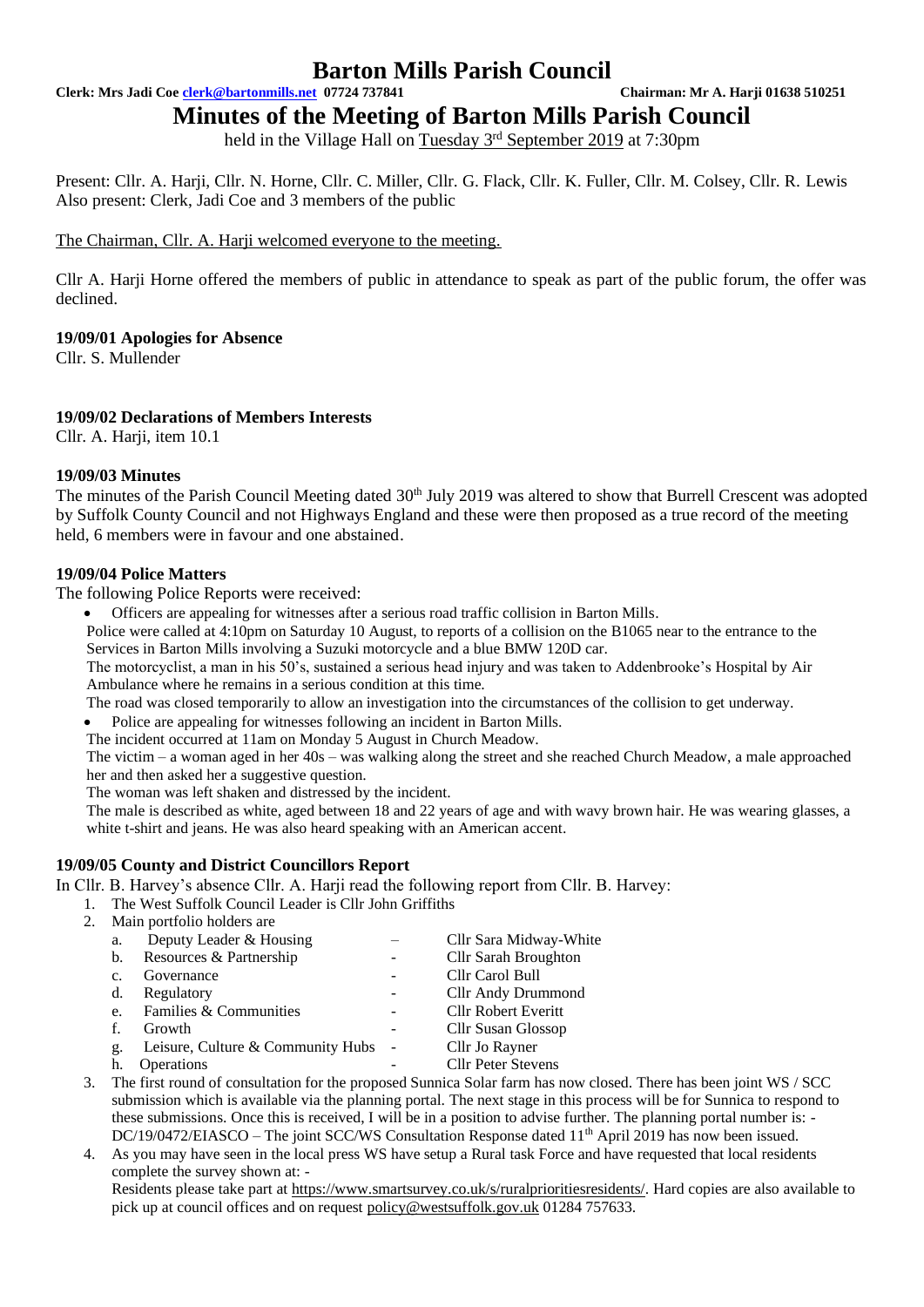#### **Clerk: Mrs Jadi Coe [clerk@bartonmills.net](mailto:clerk@bartonmills.net) 07724 737841 Chairman: Mr A. Harji 01638 510251**

Organisations and business, please take part at <https://www.smartsurvey.co.uk/s/ruralprioritiesorganisations/> This survey will close on the 30<sup>th</sup> September 2019.

There are several Public Meetings being held throughout the WS District the first of which is at Freckenham Village Hall on Monday  $16<sup>th</sup>$  September between  $1430$ hrs –  $1600$ hrs. I will be attending this meeting.

- 5. Residents may receive a survey form concerning the "Residential Waste Composition Analysis in the coming weeks advising that the council will be checking the contents of the Rubbish Bins. These letters will be going out early September 2019.
- 6. The process for Planning application reviews has changed slightly. It is now very important if residents or PC's do have any concern's to ensure that these are raised to the appropriate Planning Case officer with copies to myself at : brian.harvey@westsuffolk.gov.uk or on my mobile – 07801-472461 in order that I can present these issues at the "Revised Delegation Panel meetings".

### **6. Planning and Environment**

# **General & For Consideration:**

SCC/0063/19F – install and use of washing plant for the recycling of inert waste with associated access onto the highway**.**

It was agreed that the Parish Council would not make comment on the application, as this is viewed as a specialist activity and the members feel they do not have the correct knowledge to make valid comments.

### **Tree Applications (for information only):**

DC/19/1685/TCA – prune and reduce height of tree in conservation area at Barton House, Newmarket Road. Noted

DC/19/1617/TCA – fell tree in conservation area at 19A The Street, Barton Mills.

### **Noted**

# **Awaiting Forest Heath decisions and pending appeals:**

DC/18/1567/FUL – planning app. For two dwellings on AWA Site, Church Meadow, Barton Mills, IP28 6AR It was reported the application was approved on 31<sup>st</sup> July 2019.

DC/19/1115/LB – appl. For Listed Buildings consent, replacement of existing storm proof timber and Crittall windows to the rear elevation at Nook Cottage, 76 The Street, Barton Mills, IP28 6AA

It was reported the application was approved on 31st July 2019*.*

# **Decided/approved (for information only)**

None

The clerk reported that planning application DC/19/1445/ADV had been received after the agenda was published. The consultation expiry date is  $20<sup>th</sup>$  September however the clerk reported she has requested this to be extended to  $2<sup>nd</sup>$ October in order for the Parish Council to agree comments at the next meeting on 1<sup>st</sup> October 2019.

### **19/09/08 Clerk's Report & Matters Arising from the Minutes of the Last Meeting (For Info Only)**

The clerk reported the following:

She has had confirmation that the river should be cleared of duckweed very soon.

Following an email regarding several queries from a resident, she has reported that the footpaths in Bell Lane and Newmarket Road have not been top surfaced and a very high manhole cover on the footpath on Bell Lane. She has requested an update in regards to the new access point on the car boot field but awaits a response.

She has requested information to apply for a license to install a sign on a Highway (Church Lane Close) but has not yet received any information and has now chased this.

She is still aware the Fixed Asset schedule needs updating to show insurance values and intends to complete this shortly.

She has received a template for a lease contract between the Parish Council and the Allotment group and will draft the new lease soon.

#### **19/09/09 Correspondence**

The clerk reported she had received none of relevance.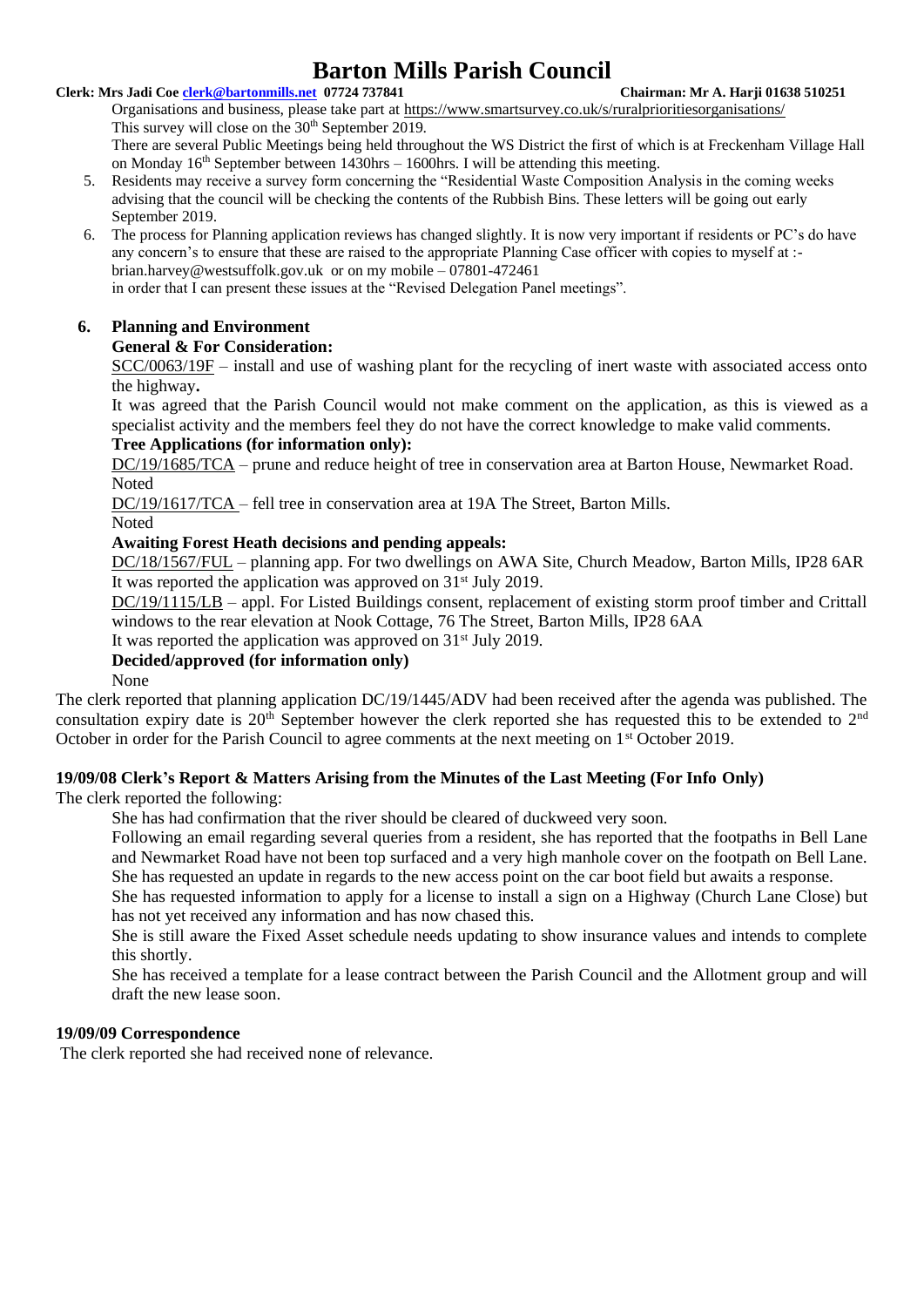**Clerk: Mrs Jadi Coe [clerk@bartonmills.net](mailto:clerk@bartonmills.net) 07724 737841 Chairman: Mr A. Harji 01638 510251**

#### **19/09/10 Parish Matters**

#### **19/09/10.01 Update on exception site scheme for affordable homes**

Cllr. A. Harii left the meeting and Vice Chairman Cllr. N. Horne took chair.

It was reported that Isobel at Hastoe Homes had responded to queries sent to her prior to the meeting in regards to the exception site and the remaining options. Isobel had stated that the possible new identified site would not be accepted due to being across the road, which would be too far removed from the parish. Isobel confirmed she has not had any contact with the local land owners who are offering land for the exception site for a couple of months and that Hastoe Homes do not have a site plan for the land offered other than what was originally created, although this is very draft and plans would be drawn up by Hastoe Homes architects (to ensure planners agreed) and discussed with the Parish Council as well as being run past the land owners if the land is agreed as the exception site. Isobel is aware of the recent letters between the Parish Council and Suffolk County Council but is currently unsure of Suffolk County Council views and the chance of them allowing just the exception site. The issue with the Suffolk County Council site is that although it is the most suited site it could take months before Suffolk County Council decide whether to sell the land for the exception site only and that she is trying to keep SCC in side so that communication is not lost.

Members of the public voiced their concerns that houses could be built on the land instead of bungalows, loss of privacy if homes are built and that the homes may be offered to people with no local connection. This concern followed the belief that an existing Hastoe Home on Church Lane had recently been on the market and has now been sold to someone with no local connection.

Cllr. R. Lewis reported that he had been made aware of the home for sale and had found this on Hastoe Homes website, although it was not easy to find. He continued to report that there was no mention in the advert that the property was available to local people only, and felt if the Parish Council had been made aware that the property was on the market then the Parish Council could have published this, to ensure local people were aware that is was available.

It was agreed that the clerk should contact Isobel stating the following:

*The Parish Council is concerned a Hastoe Home has been sold to a person with no local connections and that the Parish Council were not made aware that a property had become available, that it appeared to not be well advertised and the advert did not detail any information regarding being only for local people. The Parish Council felt if they had been made aware then local people could have been informed via the village newsletter, notice boards and the Parishes social networking sites.*

*Can you please confirm the formalities for selling and buying Hastoe homes and can I request that the Parish Council are made aware if any other properties become available?*

The members of the Parish Council discussed whether to proceed with an exception site which would provide local homes to local people and the options remaining.

Cllr. R. Lewis proposed that the Parish Council via Isobel at Hastoe Homes, would accept the land offer from the land owners of the field behind Manor View but only the part to the corner point of property boundary of number 56 and build approximately 8 bungalows only, as the Parish Council are nervous of building too many properties and these being made available to people with a no local connection.

The proposal was carried after a unanimous vote. It was agreed the clerk would contact Isobel stating this. (JC)

It was also agreed that the clerk would clarify the following points to help move forward if the land owners decline the requested land purchase and the Parish Council then decide to accept the offer of the whole piece of land offered and build approximately 12 properties:

Could the Parish Council propose that properties are only built in the area highlighted and the remaining land is used for another purpose, i.e. car park for residents/guests?

Can the Tilbrook's alter any plans and state they want houses not bungalows, although this would go against the Parish Councils wishes?

Are the homes to remain for local people (I've sent you a separate email regarding this issue) if and when they are sold

If properties are built on the land offered does this make it easier for the Tilbrook's to develop more of their land?

Cllr. A. Harii returned to the meeting.

**19/09/10.02 Maintenance of Assets**

**a) Lighting**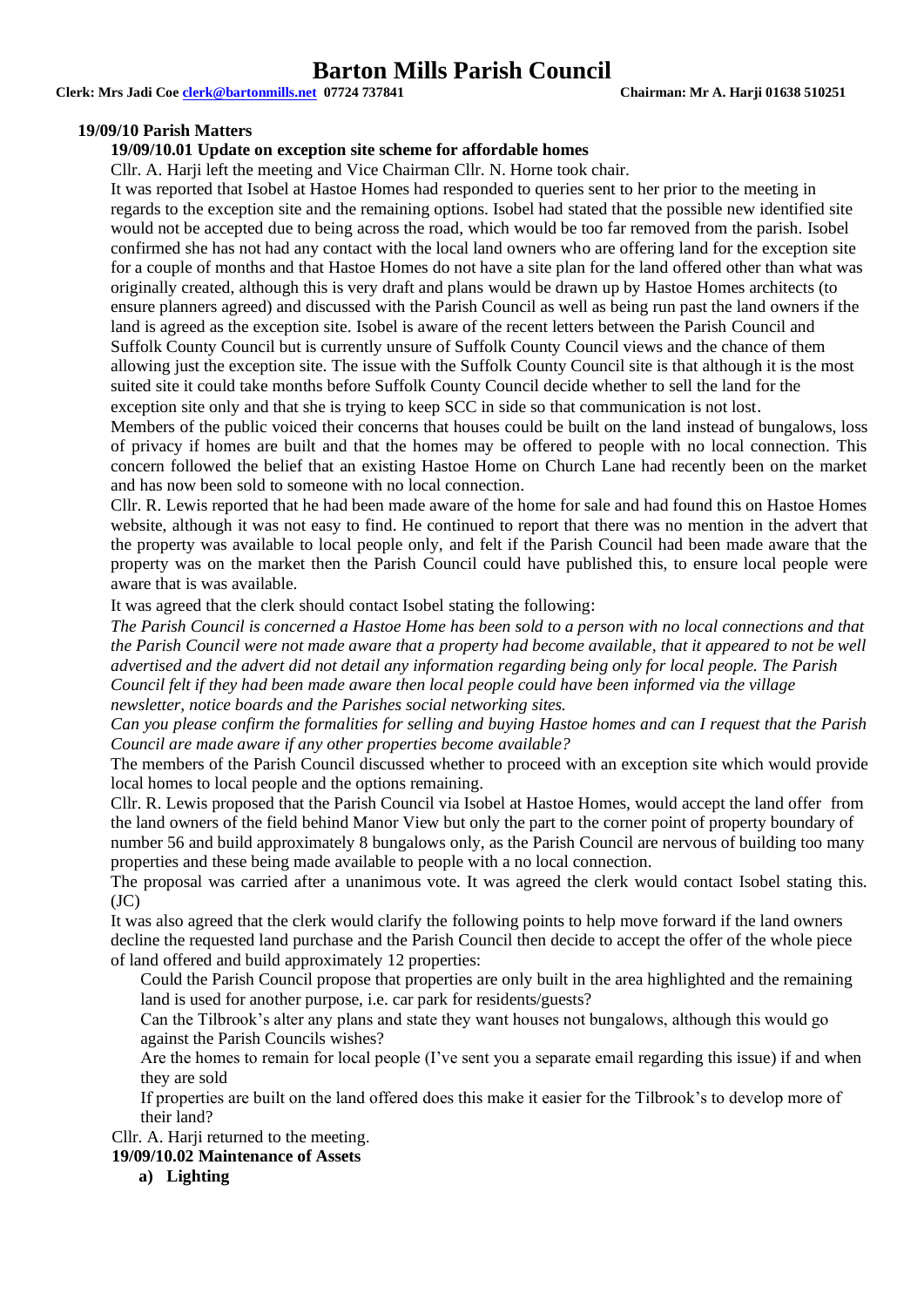#### **Clerk: Mrs Jadi Coe [clerk@bartonmills.net](mailto:clerk@bartonmills.net) 07724 737841 Chairman: Mr A. Harji 01638 510251**

Cllr. K. Fuller reported a new street light has been installed on Station Road and that he will check that a light that was not working is now working also on Station Road.

Cllr. K. Fuller confirmed he now agreed with the Suffolk County Councils inventory of street lights and that a new invoice could be issued. (JC)

# **b) Other**

# None

# **19/09/10.03 SID Rota**

The Rota was agreed up to October, and the clerk is to send an updated Rota to all volunteers. (JC)

### **19/09/10.04 Request to purchase Parish Council land**

Cllr A. Harii reported he had received a phone call from a member of the public asking if they could purchase or lease the strip of land by the A11 owned by the Parish Council for stables.

It was agreed that Cllr. A. Harji would confirm with the person that the Parish Council have declined their request as this is not practical. (AH)

#### **19/09/10.05 Substation update**

The clerk reported she had informed Bendall and Sons that the Parish Council would like to appoint them and has now received Bendall & Sons instruction letter and terms and conditions, which she intends to complete and forward shortly. It was agreed to also ask the local resident who had previously offered their help with legal advice if the offer still stood and if agreed send them the new 'head of terms' from UK Power Networks for review and hope to receive more money for the land. (CM)

#### **19/09/10.06 Receive quotes agree work to be carried out to the village hall car park**

The clerk reported the following quotes had been received to add an additional 13tonnes of gravel including labour to the Village Hall car park:

RH Landscapes - £828.00

Hayward Building - £1,157.00

DM Tree and Landscapes - £1,026.00

SP Landscapes - £1,500.00

Also received is quote to supply and spread 18 tonnes of gravel was received from SP Landscapes in the sum of £1,650.00.

It was proposed and agreed by all to accept the quote from RH Landscapes. (JC)

The clerk also stated that as this had not been budgeted, she would look into revising the budget for the year 2019/20. (JC)

#### **19/09/10.07 Agree a plan to maintain footpaths in the Parish**

The clerk provided all members with a map of the village and a brief summary of public footpaths in the village, stating who they should be maintained by, whether they are maintained and if so, how often. The clerk reported she had asked RH Landscapes to provide quotes to cut and maintain footpaths in the village which has not yet been received. The clerk continued to report she had asked local gardener Sarah Limmer if she was able to cut and/or maintain nay of the footpaths and if so how many hours this would take, she had responded stating her equipment was pushed to its limits to clear some of the footpaths that the Parish Council have recently requested her to do and that the type of work is more suited to landscape contractors who have the heavy duty equipment that is required, although she is happy to do the occasional trouble shooting jobs. She also pointed out that the more regularly the footpaths are cut the easier they would be to maintain (therefore less time taken). Regularly would mean to her monthly but she is aware of Parish Council and Suffolk County Councils budgetary restraints.

The Parish Council agreed the following:

-To obtain quotes to cut the footpath between Mildenhall Road and the Jubilee field, although this is maintained by Suffolk County Council twice a year, it may require additional cuts which would need to be funded by the Parish Council

-To take no action in regards to the footpath between Old Mill Lane and the Jubilee fields, which is maintained well by Suffolk County Council

-To contact land owners of the land either side of the footpath between The Street and Newmarket Road asking if they would ensure any overgrown vegetation is kept to a minimum. Although the footpath should be maintained by Suffolk County Council, it is not due to budget cuts. It was agreed to also obtain quotes to cut and possibly spray weed killer to keep on top of issues if the residents of the properties along the footpath were not cooperative.

- To obtain quotes to cut footpath between Worlington Road and Station Road, and depending on the cost, the Parish Council may maintain although the footpath was not deemed a priority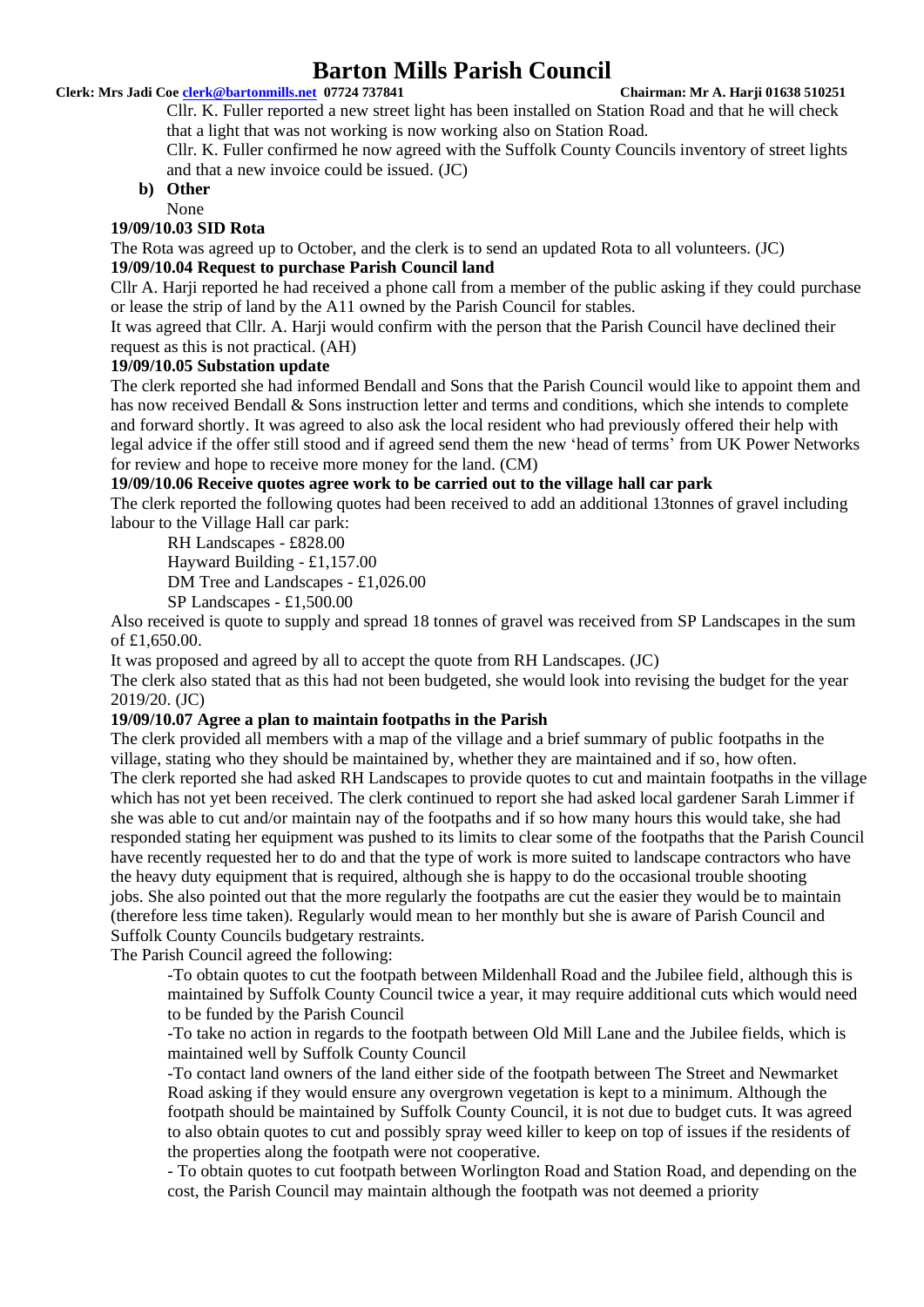#### **Clerk: Mrs Jadi Coe [clerk@bartonmills.net](mailto:clerk@bartonmills.net) 07724 737841 Chairman: Mr A. Harji 01638 510251**

-To take no action in regards to the right of way between Newmarket Road and Station Road which is reported as a by way and vegetation is dealt with by the local farmers of the land

-To confirm that the footpath between Grange Lane and Church Lane is maintained by West Suffolk Council and if so, how often this is cut

-To obtain quotes to continue maintaining the footpath along Newmarket Road

- To contact land owner of field on Worlington Road and request they cut back overgrown vegetation to ensure the footpath is passable

- To obtain quotes to maintain the footpath over the A11 and dependent on the cost the Parish Council may agree to maintain, although this footpath was not deemed a priority

**19/09/10.08 Confirm dates and report on applications for the co option to fill the councillor vacancy** The clerk reported West Suffolk District Council have informed her that the council can co opt as there was not more than 10 electors come forward to request an election. An advert has now been put on the website, Facebook page and the notice boards stating this and asking applicants to apply in writing to the clerk by 17<sup>th</sup> September in order to co opt at the Parish Council meeting on 1<sup>st</sup> October.

At date the clerk reported one applicant has requested to be considered for co option and the clerk will confirm via email all applicants once the deadline for applications has passed and confirm time the members of the Parish council should meet with the applicants prior to the meeting being held.

# **19/09/11 Finance & Policies**

#### **19/09/11.01 Parish Council Bank Balances and Reconciliation from list of Payments and Receipts.**

The clerk reported that at  $6<sup>th</sup>$  August 2019 £4,343.10 was held in the current account and £25,005.04 in the deposit account. The bank reconciliations and statements were signed by Cllr.

The clerk also provided a draft letter requesting a bank transfer in the sum of £3,000 from the deposit account to the current account is signed and sent to the bank in order to cover expenses in the upcoming months. It was agreed to make this transfer and the letter was signed.

**19/09/11.02 Cheques for signing and approval and to authorise payment of outstanding invoices.** The following cheques were approved for payment.

| The following enequos were apply out for payment. |                                  |                               |        |            |          |          |  |  |
|---------------------------------------------------|----------------------------------|-------------------------------|--------|------------|----------|----------|--|--|
| Date                                              | Payee                            | Details                       | Net    | <b>VAT</b> | Gross    |          |  |  |
| 30-Aug                                            | J Coe                            | Salary and Overtime           | 276.96 | 0.00       | 276.96   | Chg 1680 |  |  |
| 30-Aug                                            | J Coe                            | Expenses                      | 96.41  | 12.86      | 109.27   | Chg 1681 |  |  |
| 06-Aug                                            | Sarah Limmer                     | Gardening                     | 31.25  | 0.00       | 31.25    | Chg 1682 |  |  |
| 09-Aug                                            | AIM                              | Rodent control                | 100.00 | 0.00       | 100.00   | Chg 1683 |  |  |
| $31$ -Jul                                         | PKF Littlejohn                   | <b>External Audit</b>         | 200.00 | 40.00      | 240.00   | Chg 1684 |  |  |
| 24-Aug                                            | Peter Cumber                     | Playing field asset work      | 209.99 | 0.00       | 209.99   | Chg 1685 |  |  |
| 29-Aug                                            | <b>Community Heartbeat Trust</b> | Defibrillator annual rental   | 60.00  | 12.00      | 72.00    | Chg 1686 |  |  |
| 30-Aug                                            | RH Landscapes                    | Grass cutting July and August | 900.00 | 180.00     | 1,080.00 | Chg 1687 |  |  |
|                                                   |                                  |                               |        |            | 0.00     | Chg 1688 |  |  |
|                                                   |                                  |                               |        |            |          |          |  |  |

$$
1,874.61 \qquad 244.86 \qquad 2,119.47
$$

**19/09/11.03 Report on the Annual Governance Statement following the external audit.**

The clerk reported the external audit has now been completed which detailed the following:

*in our opinion the information in Sections 1 and 2 of the AGAR is in accordance with proper Practises and no matters have come to our attention giving cause for concern that relevant legislation and regulatory requirement have not been met.*

The clerk continued stating that this has now been published on the website and the final task to complete is the Notice of Conclusion of Audit, which must be published by  $30<sup>th</sup>$  September and gives the public the right to view the AGAR or apply for copies at a cost which the Parish Council need to agree on. The clerk stated last year the price for a copy was agreed to be nil.

It was agreed by all to not charge should anyone require a copy of the AGAR.

### **19/09/12 Parish Councillors reports (for information only)**

Cllr. K. Fuller reported he had been contacted from a member of the public who had a tree fall on their vehicle whilst parked by the Ambulance Station. He confirmed that the tree was on Forestry Commission land and had directed the member of the public to make contact with the Forestry Commission.

Cllr. K. Fuller also reported that he had been informed a rough sleeper had made camp by the fish pond on Forestry Commission Land.

It was stated there was still a few tasks left to do on the playing field including repairing a bench, a member of the public in attendance at the meeting offered to help Cllr. N. Horne repair the bench on the playing field.